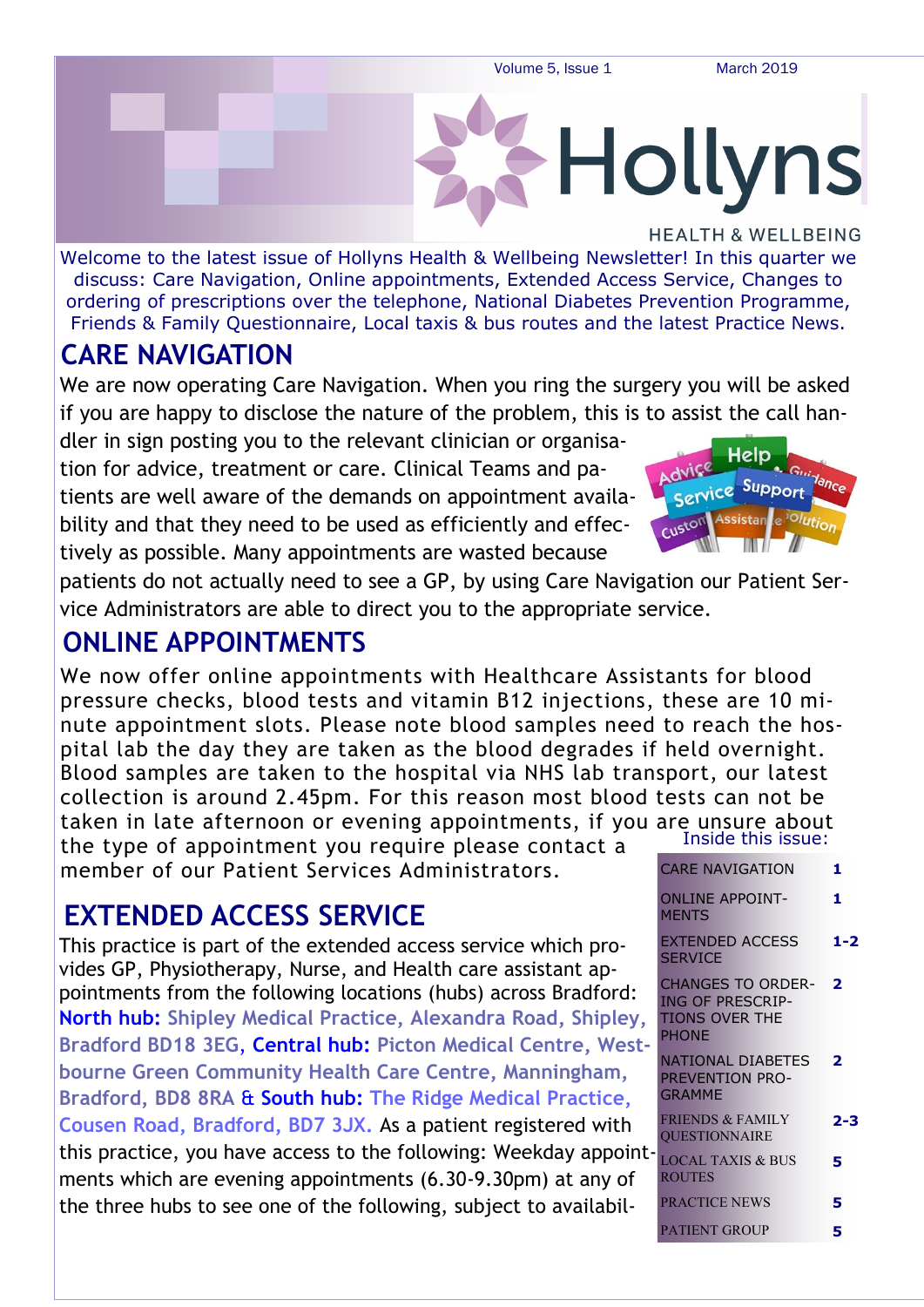ity: GP, Physiotherapist, Nurse, Health care assistant, Voluntary sector services. Weekend appointments - these are available with a GP from 10.00am – 1.00pm on Saturdays and Sundays from the central hub, subject to availability. The service is run by Bradford Care Alliance, which represents all GP practices in the Bradford area. Medical appointments are with GPs and other healthcare staff who work in the area; so your appointment may not be with a clinician from this practice. To use the service please contact the surgery via phone or in person. We will ask for your consent to share your medical record, a Patient Service Administrator will explain what this means and why it is necessary.

#### **CHANGES TO ORDERING OF PRESCRIPTIONS OVER THE TELEPHONE**

In the past we have provided a functionality for patients to request their repeat medications using a recorded mailbox when contacting the Practice, unfortunately we are no longer able to offer this service. From 1st February 2019 the option to leave requests via the mailbox will be removed. Regular repeat prescriptions will be ordered automatically as usual. For irregular medications (this means items which are 'As Required' or variable dose medications) requests can be made online or in person using the tick boxes from your previous prescription. We do not accept requests:- Verbally, Over the telephone (except in certain circumstances e.g. The housebound or Gold line patients) or from the chemist (except in certain circumstances). Patients who wish to speak to a member of the prescription team to raise a query with their prescription will be able to do so by selecting option 3 when telephoning the Practice.

#### **NATIONAL DIABETES PREVENTION PROGRAMME**

The Practice will be inviting patients who are currently at risk of developing diabetes (who have a HbA1c reading between 42-47mmol recorded within the last 12months) to an engagement event which will be hosted by Ingeus and will be held at our Allerton site on Wednesday 24th April. There will be 2 sessions available



for patients to attend, the first session will be from 10.00am-12.00am & the second session 2.00pm-4.00pm. After the discussion event, patients who are interested in participating in the programme will be referred to NDPP by the practice.

## **FRIENDS & FAMILY QUESTIONNAIRE - LUCKY DRAW**

Thank you to all patients who complete the Friends and Family Questionnaire giving feedback about the Practice. Between October 2018 and February 2019 all patients who took part were given a chance to receive a £10 Amazon voucher, one patient from each of our Clayton and Allerton sites were picked as our winners:

October: Clayton - Yvonne bates Allerton - Nicola Poulton-white November: Clayton - Simone Denning Allerton - Caroline Colgan December: Clayton - Thomas Vickers Allerton - Kelly Mouatt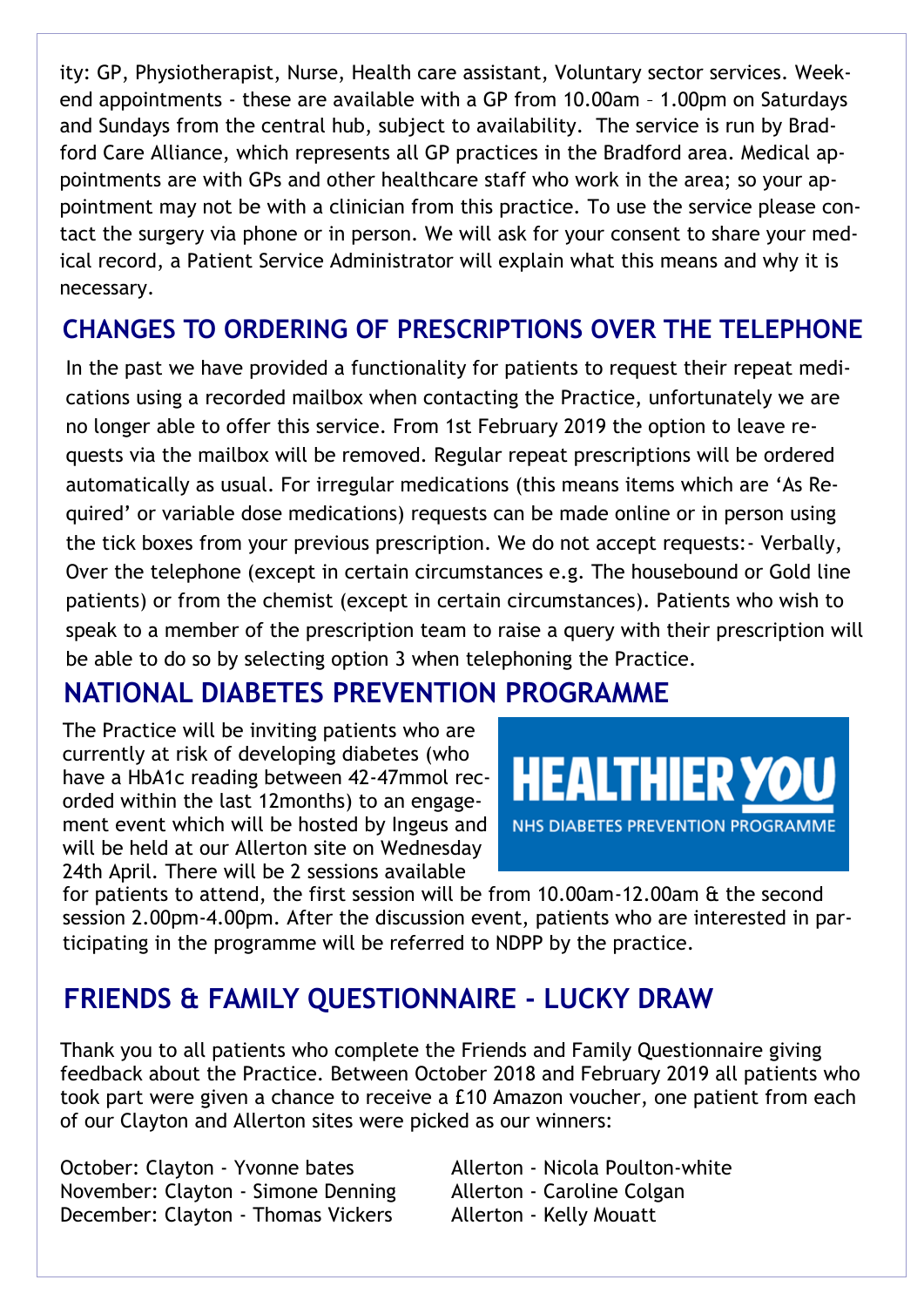January: Clayton - Kathy Vickers Allerton - Jason Garbutt February: Clayton - Malcolm Coope Allerton - Ellie Curtis-Halliday

From 1st March 2019 we will no longer be offering vouchers for the Friends and Family Questionnaire. This was a short term incentive which has now unfortunately come to end.

# **LOCAL TAXI NUMBERS CLOSE TO CLAYTON/ALLERTON SITES**

**Allerton**: Ace Budget Cars 01274 481818, A & M Thornton A B C Taxis 01274 881100 & Allerton Cosy Cars 01274 545555 **Clayton**: 24/7 Cars 01274 247247, Bank Top Taxi 01274 501100 & Great Horton Taxi 01274 521672

#### **BUS ROUTES TO CLAYTON OR ALLERTON**

Bus routes from Bradford Broadway stop H14 from Bradford to Clayton **637 Bus routes from Bradford Interchange Stand D + Stand F from Bradford to Allerton 617/618 & Stand C Bradford to Allerton 615 Please check for bus times as these may change** 

# **MAP OF OUR LOCATIONS**

 **Allerton Clayton**



#### **PRACTICE NEWS**

**We would like to welcome Nicola Farrar Administration Hub Manager and Helen Clarke Acute Care Responder to the team. Helen is a trained Paramedic who will be using her skills in Primary Care and will be seeing patients including home visits.** 



**Sadly for us Rebecca Hanson Assistant Business Manager and Scott Hymas Patient Services Administrator have left our team at Hollyns. Unfortunately Dr Mallika Ponnusamy will be leaving at the end of April and Dr Andrew Withers will be retiring at the end of March. We would like to wish them all every success for the future.**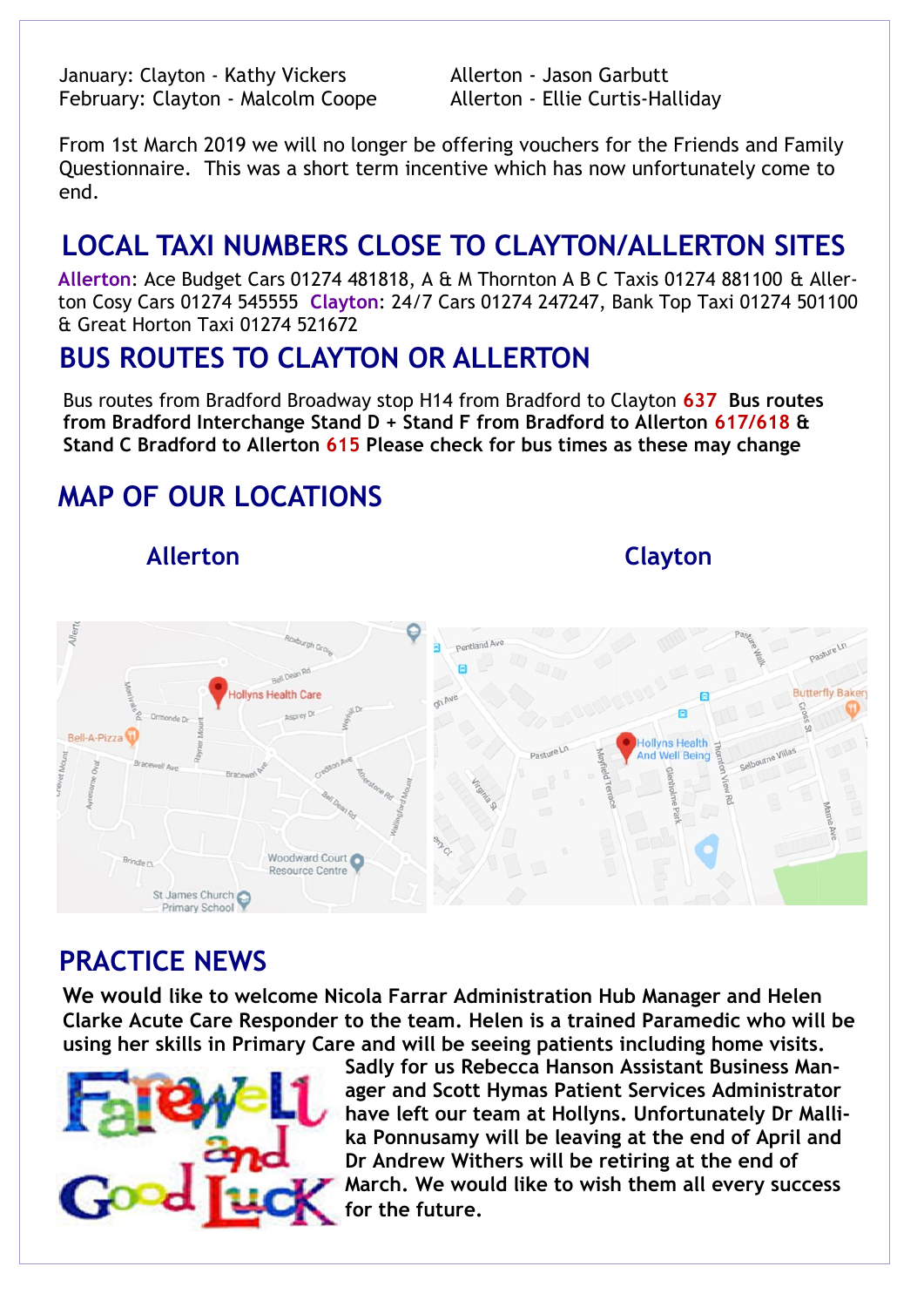Did you know that you can book appointments online and order repeat prescriptions? Register for SystmOnline with the Reception Team and then log on via www.hollynshealth.co.uk



# **Attending your appointment!**

**As a practice we are continually looking to improve our service and make more appointments available to patients. However the number of patients who fail to attend appointments without ringing to cancel is still very high.** 

**Between 1st December 2018 and 28th February 2019 Hollyns Health & Wellbeing - Clayton had 428 Did Not Attend appointments. That's 113 hours worth of wasted appointments.** 

**Hollyns Health & Wellbeing - Allerton had 572 Did Not Attend appointments. That's 154 hours worth of wasted appointments.** 

**Please remember to cancel your appointment if you are unable to attend!**



**We want your views! We are keen to hear feedback about the services we provide. Please log on to**

**www.hollynshealth.co.uk**

**and visit the Virtual Surgery and use the Contact Us button in the waiting area to email us your comments.** 

**SMS Text Messaging: if we have your mobile number we will send you text messages to confirm your appointment, remind you of your appointment or notify you of test results. You can "opt out" of these texts at any time. Please inform reception if you do not wish to receive them.** 

**Please remember to inform us if you change your mobile number!**